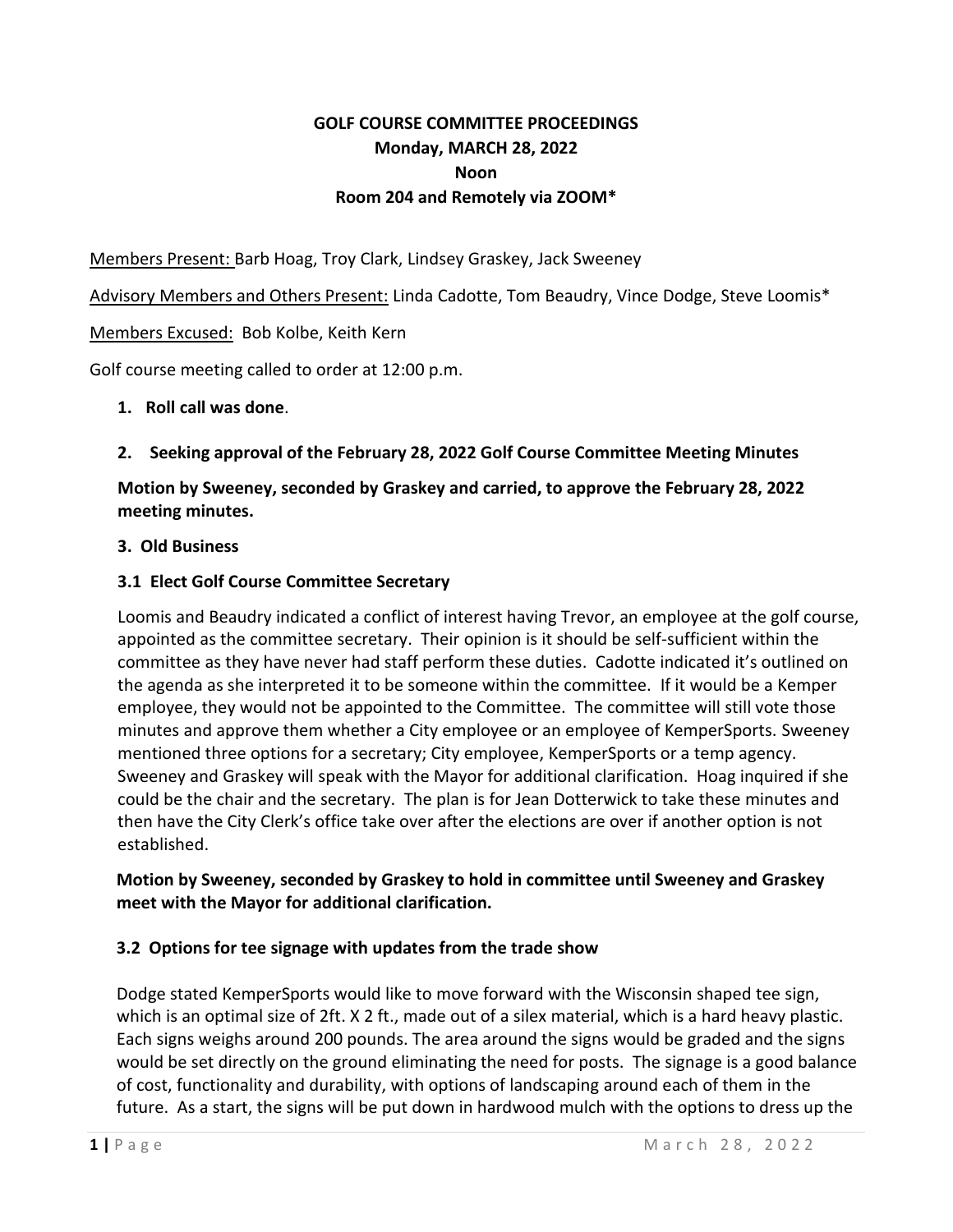area surrounding each one in the future. The signs will be placed where there will be maximum visibility, typically close to the white tees. The color proposed would be close to the Nemadji river clay. The signs are heavy enough to stay put and yet can still be moved if needed. They are rugged and durable and they age well. They will have to be touched up after time, but the longevity is expected to be over 25 years. The data for the signage will be on file if need to replace or update.

## **Motion by Sweeney, seconded by Graskey and carried, to accept the tee signage.**

It was clarified that the custom Wisconsin shape for the signs does not add additional cost.

### **3.3 Timing of blended scorecards release**

Beaudry worked with WSGA over the winter to come up with the new card. There are no drastic changes and they still offer the five different yardages. The yardages are very similar to what they were. The cards should be here within the week. He is hoping to have them for the Men's Club meeting on Friday.

### **4 New Business**

As a future agenda item, Sweeney asked about the 3 hole par 3 course between 36 and 39 and their value to maintain. Beaudry indicated there is no charge to play them and it is utilized by the overflow to warm up and wait. The junior league also utilizes the space and it is part of the practice facility. There has been no fee since KemperSports took over. Cadotte mentioned she has seen people move from the driving range over to the par 3, then work up to playing the course. Kemper sends new players over there too for a better first time experience and it seems to be appreciated.

Sweeney indicated committee member Bob Kolbe should resign from the committee before he accepts the position at the golf course.

## **5 Recurring Business**

## **5.1 Profit/Loss – Budget/Actual Statement**

**T**here is not much activity going on in the pro shop at this time. There is quite a bit going on in the kitchen. Many people were at the soft opening of the Sunday brunch.

### **5.2 General Manager/Golf Pro – Report**

The overall net is 4% better than the budget. Year to date, everything is in line to the budget.

## **5.3 General Manager Top Three Concerns**

Key performance issue is staffing. Toby came on board as the cook and a couple more folks from the UMD food service are coming on for the summer – fits perfect with their availability for seasonal work. There are new servers that are being trained. Still a couple outside staffing positions to be filled between now and when the course gets busy. Once it starts warming up outside, typically a few more applications start coming in. The carpets have been cleaned and the results are noticeable. Tee green is certified for level 2 and Kempers is working toward level 3.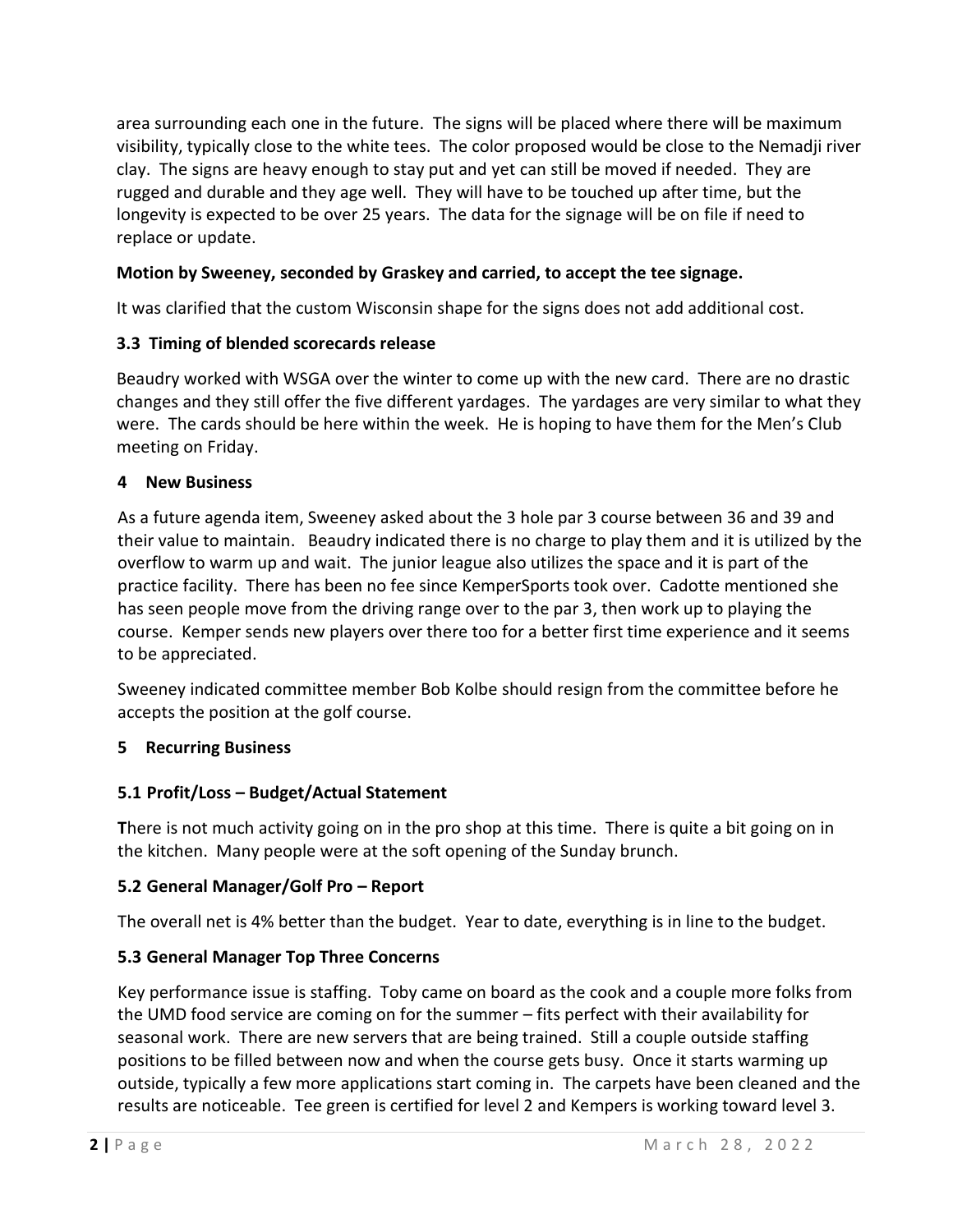Safety National – games are rolling out. True Service – Kempers is making sure all four levels are True Service. A new program is ready to roll out on the leadership side.

# **5.4 Superintendent – Grounds/Maintenance Report**

February saw 21 inches of snow. Outside work will be starting. There was no damage from snowmobile trails. There are supply chain concerns for getting products. The outbuilding was filled last Fall with fertilizer and other supplies in anticipation of shortages. The rough mower was ordered last August, but it will take over 18 months and likely not arrive until late or after this season. Gas prices were locked in last year when they were low. The Pro shop is starting the year fully stocked, but shipments are a concern. KemperSports was forward thinking and ordered heavy. Nationally all courses are delayed, no matter what the cost of the orders. Shortages on fertilizer, plastic bottle caps and metal shafted clubs are a significant challenge. Hoag recommended sharing with the golfers about the shortages in the newsletter.

Sweeney inquired about the previous vote to not have a warning system for bad weather. He questioned how to inform people. Beaudry mentioned there is no signage currently, but it can be put in place. Hoag agreed that signage would be helpful. This will be an item for the next agenda.

Sweeney questioned the status of the courses in Duluth. It was mentioned that everything is still in Committee and the Duluth City Council has not yet made any formal decision. Superior will continue to see more golfers as a result.

Tee Times – Tee sheets were developed due to the tee time crunch. Lots of rounds to fit in!

# **5.5 Nemadji Women's and Men's club – Concerns/Updates**

Hoag stated the women's club will meet in person for the Spring meeting on Tuesday, April 19<sup>th</sup> (for the first time in two years). 6pm Social; 6:30pm Meal; 7pm Meeting

Lots of excitement for the season! They plan to host their invitational this year.

Clark shared they have 6-8 more teams this year on the Men's Leagues. Asked about crunching tee times from 10 minutes down to 7/8 minutes to accommodate the number of players.

There is an iPad to enter in WSGA handicap entries and scores. Men's Annual meeting will be held on Friday, April 1<sup>st</sup>. 5pm Social; 6pm Dinner; 7pm Meeting.